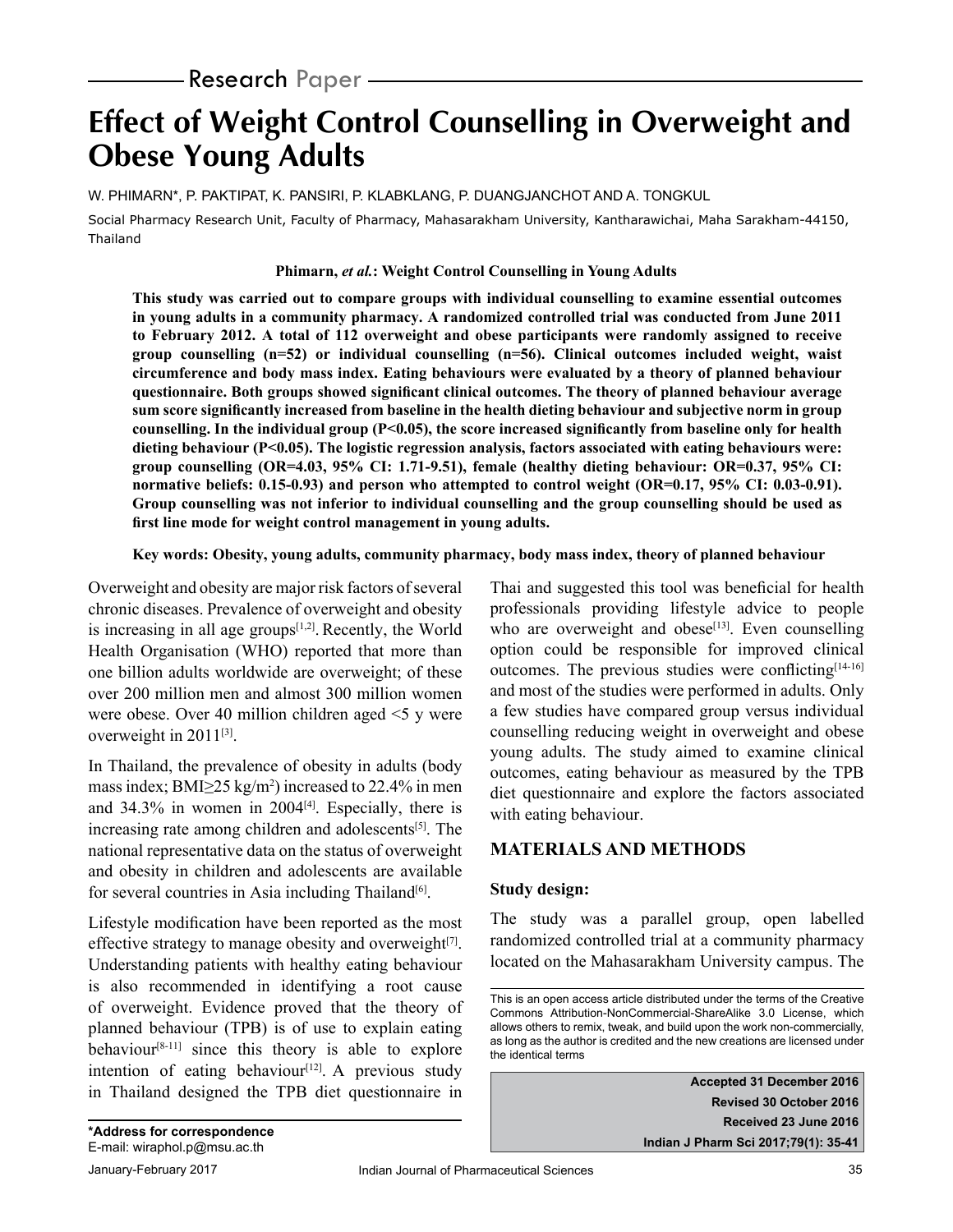trial was undertaken from June 2011 to February 2012. Ethical approval was received from Mahasarakham University. Consent was obtained from all participants.

## **Participants:**

The target population was overweight and obese young adults at the University community pharmacy in Mahasarakham University, located in Northeast Thailand. Optimal sample size was calculated using the following Eqn.,  $n = 2[(Z_{\alpha}+Z_{\beta})\sigma]^2/(\mu_c-\mu_t)^2$ . Parameters used for calculation were based on standard practice  $(Z_{\alpha} = 1.645, Z_{\beta} = 0.840)$  and previous research, which reported the change in weight due to intervention ( $\alpha$ =2.48,  $\mu_{\rm c}$ =0,  $\mu_{\rm t}$ =-1.5)<sup>[17]</sup>. Moreover, 30% of number of participants for loss of follow up was added. This suggested the appropriate number of participants should be at least 45 in each group. Eligible criteria were university students with body mass index (BMI) at least 25 kg/m<sup>2</sup> , having an intention to control their weight, willingness to follow the study protocol and having a physically active lifestyle. Exclusion criteria were those using medications or herbal products known to affect weight, participating in any weight control programs. All participants met criteria were invited to participate. Written informed consent was obtained from all participants. Participant personal information was kept confidential. They were randomly assigned to either the group counselling or the individual counselling.

## **Intervention:**

Two community pharmacists, who provided weight loss advice routinely, developed the weight loss handbook. All participants were given a goal of achieving a 6% weight loss over a 6 mon period. This was based on a goal of 1% weight loss per month. The participants were instructed to maintain their usual physical activity throughout the study. A nutritionally balanced, low calorie diet consisting of approximately 1200-1500 kcal/d for women and 1500 to 1800 kcal/d for men, with approximately 55% of calories from carbohydrate,  $30\%$  from fat, and  $15\%$  from protein<sup>[18]</sup>. Both groups received the necessary information such as rationale of healthy dieting for weight control, principles of energy intake, food groups, portion size, and principle and strategies of behaviour intervention. This information provided by pharmacist providers lasted for about 1 h. Common local foods that provided high calories from carbohydrate such as sticky rice, dessert and Thai sweet fruits such as banana, mango, and jackfruit were emphasized because these foods

are a major cause of overweight and obesity in the Thai population. Participants were informed that all components of interventions were similar between the two groups, except for mode of interventions.

A weight control handbook was provided to all participants for self-study. The handbook is comprised of four parts: (1) an informational section which deals with healthy diet, principles of calorie intake, food groups, portion size, and exercise, (2) a patient profile to record personal information and clinical outcomes; weight (kg), height (m), waist circumference (inches), and BMI  $(kg/m^2)$  (3) a daily food record for patients to record their daily meals and (4) a daily exercise record for themselves. Prior to the study, the handbook was provided to the two pharmacists as a standard guide for their use in counselling.

## **Group counselling:**

Participants in the group counselling about weight loss included 8-10 overweight and obese people who were scheduled to visit the community pharmacy on a predetermined day that enabled them to attend the group advisory session together. The group sessions lasted approximately 1 h and covered information about healthy diet, principles of energy intake, food groups, portion size, and exercise. The group counselling sessions were provided at 0, 3 and 6 mon. Outcomes were measured as described below.

## **Individual counselling:**

Participants assigned to the individual counselling were scheduled to visit the selected community pharmacy. At 0 mon, the weight loss handbook was provided to all experimental group participants for self-study. Participants received an individual counselling session at every visit (0, 3 and 6 mon) from the same pharmacist. The counselling sessions lasted approximately 1 h and focused on healthy dieting and exercise. Outcomes were measured as described below.

#### **Outcomes and data collections:**

Clinical outcomes included body weight, waist circumference, height and BMI; assessed at all patient visits (0, 3 and 6 mon) using standard medical devices. Waist circumference was assessed at the narrowest point superior to the hip. Amount of dietary intake was evaluated at baseline and 3 mon using 3 d dietary record. The questionnaire was developed based on the theory of planned behaviour (TPB) for healthy dieting behaviour (the TPB diet questionnaire; Thai version)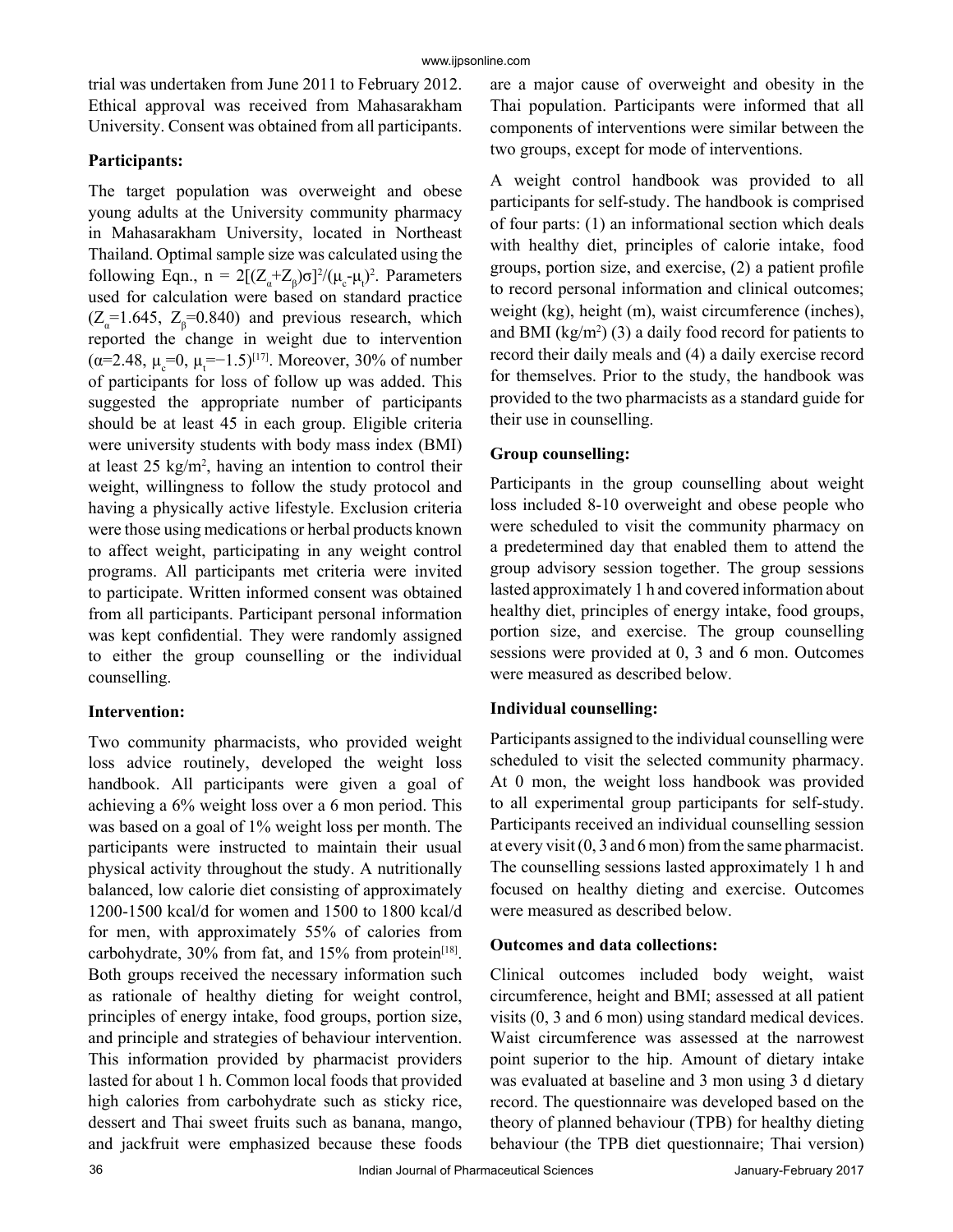and was used to assess healthy dieting behaviour, intention to perform healthy dieting behaviour, attitude toward healthy dieting behaviour, subjective norm, and perceived behavioural control at baseline, 8 and 16 w. The questionnaire had good reliability (Chronbach's Alpha of 0.79)

## **Data analysis:**

Statistical analysis was performed using the statistical package for the social sciences (SPSS) version 16. Descriptive data are presented as mean and standard deviation, or standard error of mean, or percentage as appropriate. For continuous variables, differences within groups were tested by paired t-test. Chi-square test was used for categorical variables. An intention to treat (ITT) analysis was used in which missing data were replaced by the last observation carried forward. For the factor analysis, binary logistic regression was used to determine the association between demographic and health variables and versus BMI and TPB score post intervention. An odds ratio (OR) and its 95% confidence interval (95% CI) were used to interpret the significance of an association, using a  $P<0.05$  as the cut-off point for significance.

# **RESULTS AND DISCUSSION**

Initially, 112 participants were included in the study (as two groups with 56 participants each). The remaining 108 eligible participants met the investigators. A total of 52 participants received group behaviour counselling and 56 participants received individual behaviour therapy. No statistically significant difference of baseline characteristics between two study groups was found (Table 1). The average age of the participants was approximately 20 y. Most participants (65%) were female. About 90% had no underlying disease(s). More than 80% of them had previously attempted to control weight. Three-fourths (75%) used diet control. The average BMI at baseline was  $27.55 \pm 3.04$  kg/m<sup>2</sup> for participants (male: 26.97±3.21; female: 27.74±2.99 kg/ m2 ) who received group counselling and 26.87±2.38 kg/m<sup>2</sup> (male: 26.21±1.53; female: 27.24±2.68 kg/m<sup>2</sup> ) for those received individual counselling. There were no significant differences among the two groups on any of baseline characteristics.

At baseline, there were no differences in weight, BMI and waist circumference between the two groups. As shown in Table 2, both groups showed improvement in all clinical outcomes at 16 w. Although, both types of counselling were able to decrease the mean weight, BMI and waist circumference significantly (P<0.05), the decrease in all clinical outcomes was greater when counselling individually. Similar reduction significantly in these outcomes in post-intervention compared to pre-intervention was observed for subgroup analysis. For female analysis, the average weight of individual counselling and group counselling was significantly different,  $71.28 \pm 6.93$  kg and  $75.33 \pm 6.67$ kg respectively  $(P=0.012)$ . This phenomenon was not found among males.

The average changes in the intermediate behavioural outcomes from baseline are illustrated in Table 3. No statistically significant differences between groups were found. At baseline, the low score was found in 6 domains of group counselling and five domains of individual counselling. At 6 mon, the average sum score of healthy dieting behaviour of the group counselling increased significantly from 7.65±3.95 to 9.17±3.33 (P=0.005). However, the individual counselling group showed a significant increase of average sum score in 2 domains (healthy dieting behaviour and subjective norm). The score of 3 domains and 5 domains at 6 mon were increased to higher levels for the group and individual counselling, respectively.

The eating behaviour was measured by the TPB diet questionnaire. Three factors had influenced on intention to perform healthy dieting behaviour, attitude toward healthy dieting behaviour, behavioural beliefs and normative beliefs. Group counselling was over 4 times more likely to associate intention to perform healthy dieting behaviour score than individual counselling (OR=4.03, 95% CI: 1.71-9.51) but were less likely to associate with behavioural beliefs. Women were less likely to be associated with attitude toward healthy dieting behaviour score and normative beliefs score than men (OR=0.37, 95% CI=0.15-0.93 and 0.25, 95% CI=0.09-0.57, respectively). People with attempted to weight control were favourable to intention to perform healthy dieting behaviour score (OR=0.17, 95%) CI=0.03-0.91). Underlying disease and BMI status were not significantly associated with eating behaviour (Table 4).

This randomized study was conducted to compare the outcomes of two types of counselling; group counselling and individual (one-on-one) counselling at a community pharmacy. At the beginning of the study, 112 participants were enrolled. Four participants in the control group withdrew from the study as shown in fig. 1. The majority of participants were females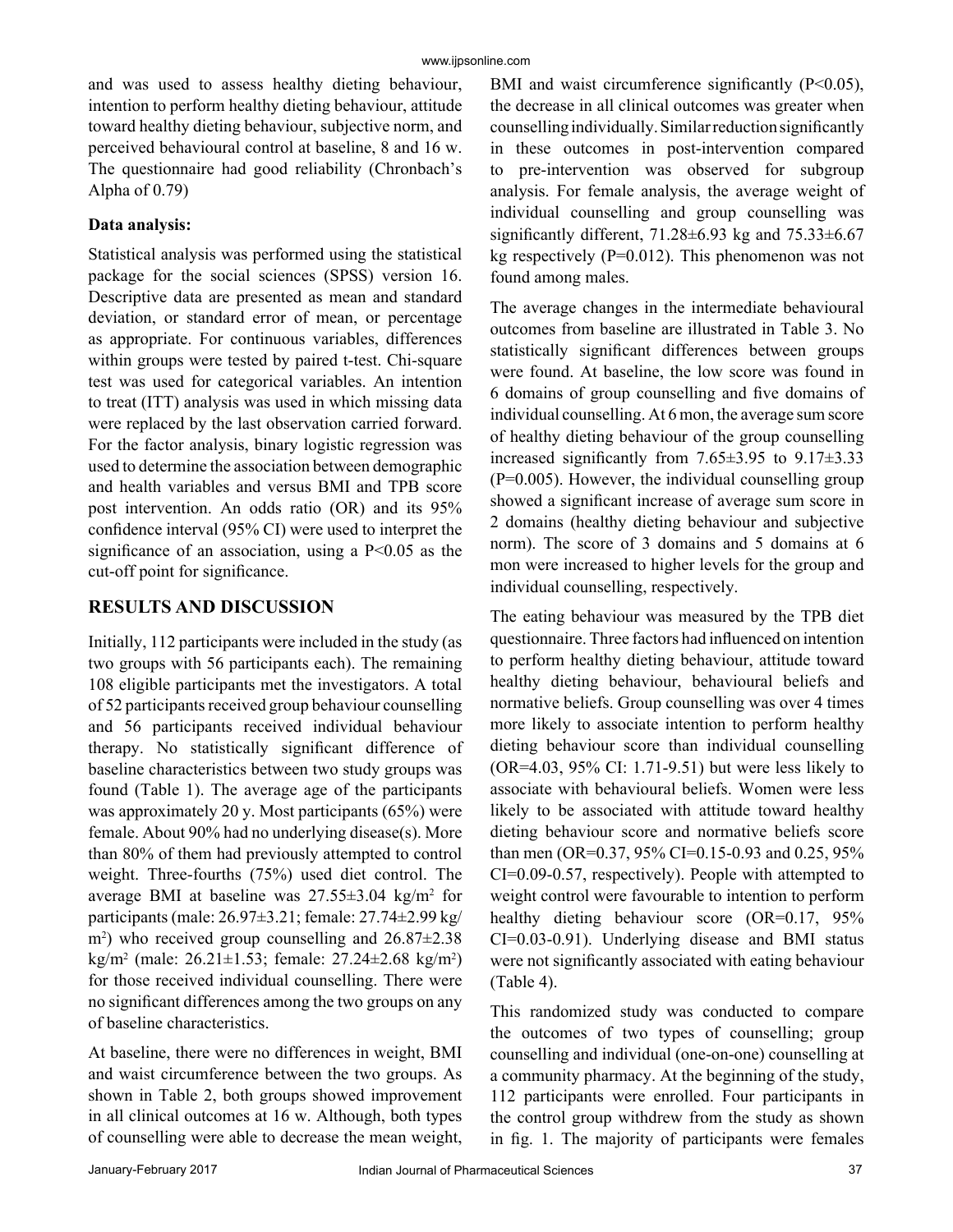www.ijpsonline.com

| <b>Characteristics</b>            | Group counseling (n=52) | Individual counseling (n=56) | P-value           |
|-----------------------------------|-------------------------|------------------------------|-------------------|
| Gender                            |                         |                              | 0.77a             |
| Female                            | 39(66.1)                | 36(64.3)                     |                   |
| Age in years, mean±SD             | $20.87 \pm 1.78$        | $20.73 \pm 1.72$             | 0.69 <sup>b</sup> |
| Underlying disease                |                         |                              | 0.87a             |
| Non Underlying disease            | 52 (92.9)               | 52 (92.9)                    |                   |
| Diabetes mellitus                 | 4(7.1)                  | 3(5.4)                       |                   |
| Dyslipidemia                      | 0(0.0)                  | 1(1.7)                       |                   |
| Attempted to control weight       |                         |                              | 0.66a             |
| Yes                               | 46 (82.1)               | 51(91.1)                     |                   |
| Method used for control weight    |                         |                              | 0.72a             |
| None                              | 9(16.1)                 | 5(8.9)                       |                   |
| Diet control                      | 42 (75.0)               | 42 (75.0)                    |                   |
| Exercise                          | 3(5.4)                  | 7(12.6)                      |                   |
| Herbal use                        | 2(3.5)                  | 2(3.5)                       |                   |
| Height $(m)$ , mean $\pm$ SD      | $1.68 \pm 0.58$         | $1.69 \pm 0.55$              | 0.59 <sup>b</sup> |
| Weight $(kg)$ , mean $\pm$ SD     | 78.236.83               | 76.94±6.25                   | 0.31 <sup>b</sup> |
| Waist Circumference (cm), mean±SD | 93.01±4.29              | $93.60 \pm 3.81$             | 0.38 <sup>b</sup> |
| BMI in $kg/m^2$ , mean $\pm$ SD   | $27.55 \pm 3.04$        | $26.87 \pm 2.38$             | 0.20 <sup>b</sup> |

Statistical significance was tested by <sup>a</sup>chi-square test and <sup>b</sup>independent t-test

## **TABLE 2: CLINICAL OUTCOMES**

| <b>Outcomes</b>               | Mon 0            | Mon 6                 | Δ       | P-value       |  |
|-------------------------------|------------------|-----------------------|---------|---------------|--|
| Weight (kg)                   |                  |                       |         |               |  |
| Group counselling (n=56)      | 78.23±6.83       | 74.07 ± 6.85          | $-4.2$  | $P < 0.001b*$ |  |
| Individual counselling (n=56) | $76.94 \pm 6.26$ | $71.71 \pm 6.49$      | $-5.2$  | $P < 0.001b*$ |  |
| P-value                       | 0.312a           | $0.039$ <sup>a*</sup> |         |               |  |
| BMI $(kg/m2)$                 |                  |                       |         |               |  |
| Group counselling (n=56)      | $27.55 \pm 3.04$ | $26.09 \pm 2.99$      | $-1.46$ | $P < 0.001b*$ |  |
| Individual counselling (n=56) | $26.86 \pm 2.37$ | $25.03 \pm 2.27$      | $-1.83$ | $P < 0.001b*$ |  |
| P-value                       | 0.203a           | $0.042$ <sup>a*</sup> |         |               |  |
| Waist circumference (cm)      |                  |                       |         |               |  |
| Group counselling (n=56)      | $93.01 \pm 2.95$ | $91.71 \pm 2.97$      | $-1.30$ | $P < 0.001b*$ |  |
| Individual counselling (n=56) | $93.57 \pm 3.81$ | $91.67 \pm 3.99$      | $-1.90$ | $P < 0.001b*$ |  |
| P-value                       | 0.377a           | $0.062$ <sup>a</sup>  |         |               |  |

Statistical significance was tested by ªindependent t-test and <sup>b</sup>paired t-test, \*P≤0.05

### **TABLE 3: AVERAGE SUM SCORE OF EACH DOMAIN OBTAIN FROM TPB QUESTIONNAIRE**

| Domain                           | <b>Group counselling</b> | Δ                | P-value <sup>a</sup> | Individual counselling | Δ                | $P-valuea$                        |         |                  |
|----------------------------------|--------------------------|------------------|----------------------|------------------------|------------------|-----------------------------------|---------|------------------|
|                                  | Post test<br>Pre test    |                  |                      |                        | Pre test         | Post test                         |         |                  |
| Healthy dieting behaviour        | $7.65 \pm 3.95$          | $9.17 \pm 3.33$  | $+1.52$              | $0.005*$               | $8.54 + 4.17$    | $10.32 + 2.96$                    | $+1.78$ | $0.004*$         |
| Intention to perform healthy     | $14.81 \pm 3.43$         | $15.46 + 4.83$   | $+0.65$              | 0.171                  | $16.44 + 2.97$   | $16.64 \pm 3.26$ +0.20            |         | 0.713            |
| dieting behaviour                |                          |                  |                      |                        |                  |                                   |         |                  |
| Perceived behavioural control    | $18.05 + 2.85$           | $18.11 + 2.79$   | $+0.06$              | 0.873                  | $18.05 \pm 3.80$ | 18.98±2.38                        | $+0.93$ | 0.120            |
| Attitude towards healthy dieting | $16.15 \pm 3.67$         | $16.81 \pm 3.62$ | $+0.66$              | 0.162                  |                  | $17.23 \pm 2.82$ $17.63 \pm 2.68$ | $+0.40$ | 0.270            |
| behaviour                        |                          |                  |                      |                        |                  |                                   |         |                  |
| Subjective norm                  | $14.77 + 2.27$           | $14.81 + 2.18$   | $+0.04$              | 0.913                  |                  | $13.94 \pm 2.73$ $15.36 \pm 2.36$ |         | $+1.42$ P<0.001* |
| Control beliefs                  | $29.92 + 4.54$           | $31.52 + 5.04$   | $+1.60$              | 0.108                  |                  | $29.39 \pm 3.85$ 30.46 $\pm 4.93$ | $+1.07$ | 0.150            |
| Behavioural beliefs              | $16.63 \pm 4.54$         | $16.19 + 3.84$   | $-0.44$              | 0.423                  |                  | $16.57 \pm 3.12$ $16.79 \pm 3.40$ | $+0.22$ | 0.473            |
| Normative beliefs                | $28.48 + 4.69$           | $29.59 + 4.52$   | $+1.11$              | 0.129                  | $29.66 + 4.41$   | $30.89 + 3.75$                    | $+1.23$ | 0.115            |

Note: \*P≤0.05, <sup>a</sup> analysed paired t-test, \*P≤0.05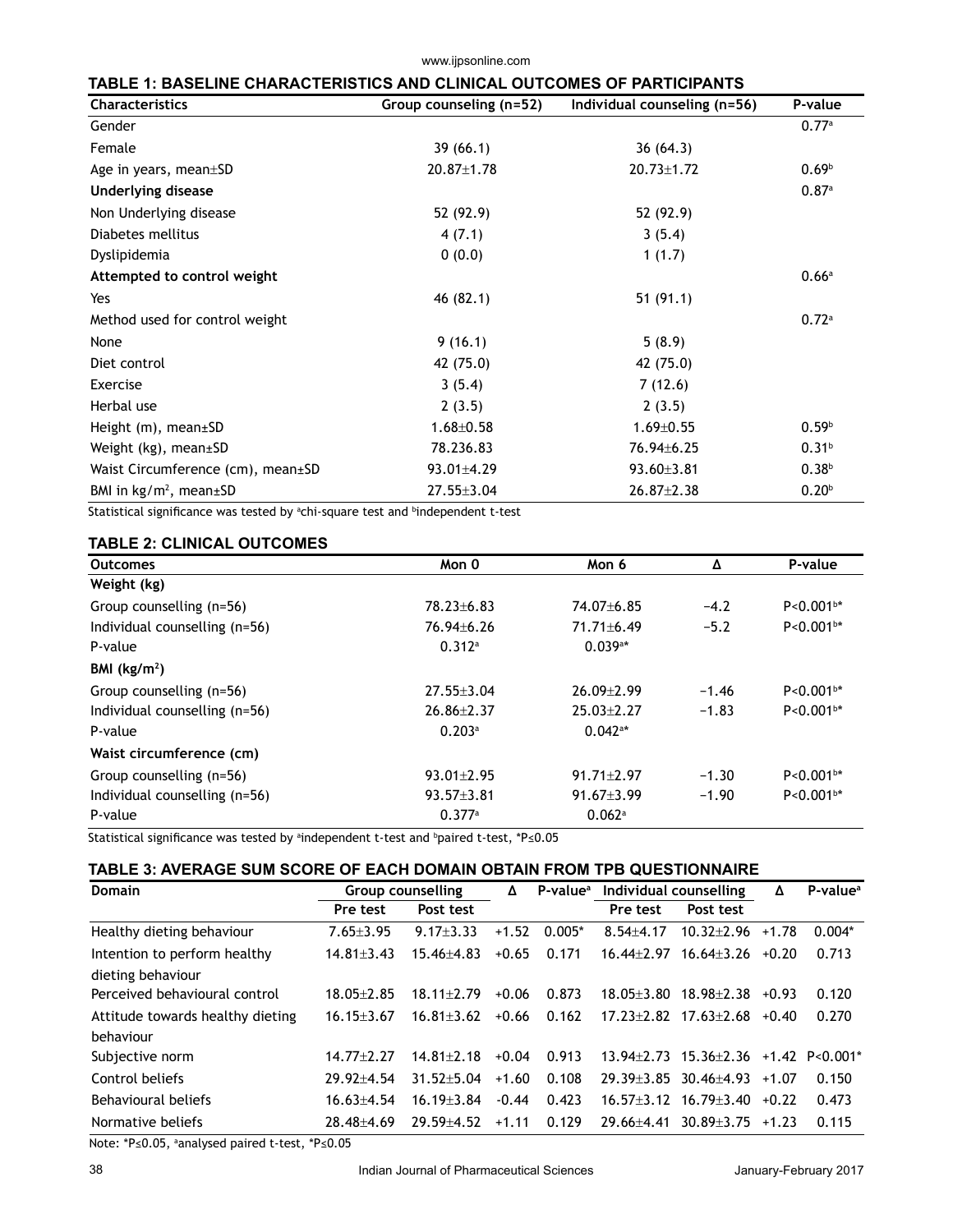**TABLE 4: ASSOCIATIONS BETWEEN CLINICAL OUTCOMES, PARTICIPANTS' FACTORS AND EATING BEHAVIOR (TPB SCORE)**

| <b>Variables</b><br>Healthy |      | Intention |         | Perceived |           |          | Attitude |          | Subjective |          | Control |          | <b>Behavioral</b> |          | <b>Normative</b> |          |
|-----------------------------|------|-----------|---------|-----------|-----------|----------|----------|----------|------------|----------|---------|----------|-------------------|----------|------------------|----------|
| dieting                     |      |           |         |           |           |          |          |          | norm       |          | beliefs |          | beliefs           |          | beliefs          |          |
|                             | 0R   | 95% CI    | OR.     | 95% CI    | <b>OR</b> | 95%CI    | 0R       | 95% CI   | 0R         | 95% CI   | OR.     | 95% CI   | OR.               | 95% CI   | <b>OR</b>        | 95% CI   |
| Counselling                 |      |           |         |           |           |          |          |          |            |          |         |          |                   |          |                  |          |
| <b>Individual</b>           | 1    | $0.12 -$  |         | $1.71 -$  | 1         | $0.87 -$ | 1        | $0.39 -$ | 1          | $0.38 -$ | 1       | $0.34 -$ | 1                 | $0.04 -$ | 1                | $0.74 -$ |
| Group                       | 0.96 | 0.67      | $4.03*$ | 9.51      | 2.56      | 7.52     | 0.97     | 2.37     | 0.87       | 1.97     | 1.04    | 3.19     | $0.16*$           | 0.62     | 1.69             | 3.83     |
| Gender                      |      |           |         |           |           |          |          |          |            |          |         |          |                   |          |                  |          |
| Male                        | 1    | $0.07 -$  |         | $0.32 -$  |           | $0.12 -$ | 1        | $0.15 -$ | 1          | $0.54 -$ |         | $0.56 -$ | 1                 | $0.06 -$ | 1                | $0.09 -$ |
| Female                      | 0.74 | 8.25      | 0.79    | 1.98      | 0.36      | 1.06     | $0.37*$  | 0.93     | 1.29       | 3.15     | 1.82    | 5.90     | 0.28              | 1.43     | $0.23*$          | 0.57     |
| <b>Underlying disease</b>   |      |           |         |           |           |          |          |          |            |          |         |          |                   |          |                  |          |
| Yes                         | 1    | $0.16 -$  |         | $0.39 -$  | 1         | $0.09 -$ | 1        | $0.05 -$ | 1          | $0.10 -$ |         | $0.07 -$ | 1                 | $0.17 -$ | 1                | $0.36 -$ |
| No.                         | 0.20 | 2.63      | 1.96    | 9.95      | 0.83      | 7.52     | 0.45     | 3.91     | 0.44       | 1.92     | 0.38    | 2.24     | 1.73              | 16.97    | 1.62             | 7.26     |
| Attempted to weight control |      |           |         |           |           |          |          |          |            |          |         |          |                   |          |                  |          |
| Yes                         | 1    | $0.29 -$  | 1       | $0.03 -$  | 1         | $0.10 -$ | 1        | $0.19 -$ | 1          | $0.18 -$ | 1       | $0.08 -$ | 1                 | $0.44 -$ | 1                | $0.14 -$ |
| No                          | 0.48 | 3.37      | $0.17*$ | 0.91      | 0.46      | 2.07     | 0.84     | 3.58     | 0.74       | 3.01     | 0.65    | 5.68     | 2.13              | 10.34    | 0.53             | 1.98     |
| <b>BMI</b> status           |      |           |         |           |           |          |          |          |            |          |         |          |                   |          |                  |          |
| Overweight                  | 1    | $0.37 -$  | 1       | $0.19 -$  | 1         | $0.22 -$ | 1        | $0.25 -$ | 1          | $0.41 -$ |         | $0.20 -$ | 1                 | $0.67 -$ |                  | $0.56 -$ |
| <b>Obesity</b>              | 3.81 | 39.35     | 0.52    | 1.08      | 0.62      | 1.78     | 0.63     | 1.53     | 0.93       | 2.12     | 0.64    | 1.98     | 2.18              | 7.08     | 0.88             | 2.91     |
| *P≤0.05                     |      |           |         |           |           |          |          |          |            |          |         |          |                   |          |                  |          |



**Fig. 1: Flow of participants in the trial**

 $(-60\%)$ , in agreement with previous studies which reported higher prevalence of overweight and obesity in female university students $[19]$ . An effect of individual counselling was superior to group counselling for weight loss and BMI. However, both interventions produced significantly improved clinical outcome at the end of trial.

Approximately 6% weight loss at 6 mon was impressive considering that most previous studies have shown 5-10% weight loss along with well documented positive effects on biomarkers for cardiovascular disease<sup>[20]</sup>. Effect on weight loss  $(4.20\%$  in group counselling and 5.20% in individual counselling) was consisted with the other studies using the intervention

based on counselling. Both interventions lost more weight than pre-intervention. However, individual counselling significantly decreased weight and BMI greater than group counselling. Our findings are in disagreement with previous studies that have compared group counselling and individual counselling in the obesity and overweight population<sup>[21]</sup>. One study in Thailand performed group counselling intervention compared to individual counselling and reported that both types of counselling during a 1 y period did not significantly improve clinical outcomes $[14]$ . On the other hand, Renjilian et al.<sup>[16]</sup> reported that group counselling produced significantly greater reductions in weight and BMI than individual counselling. These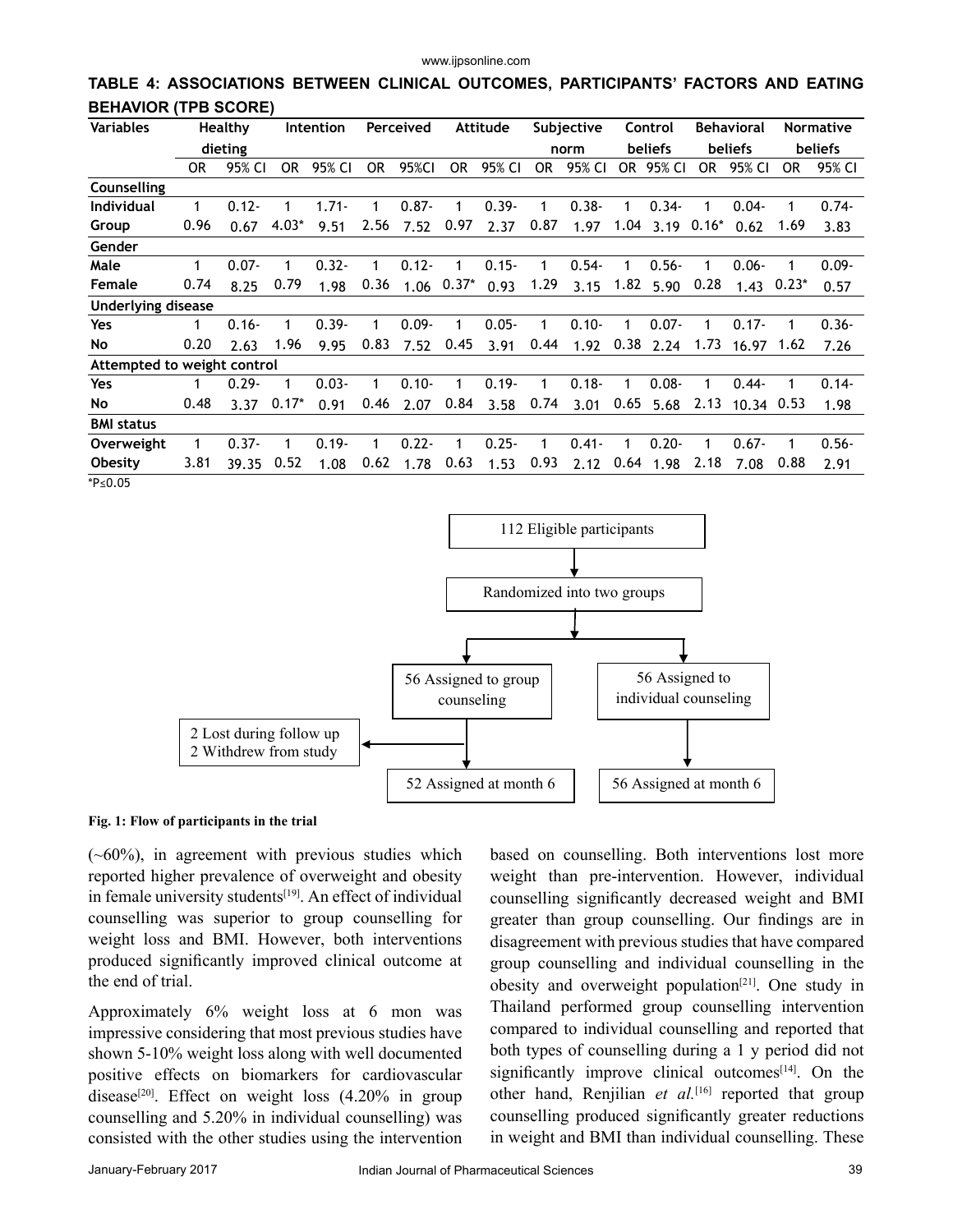results consisted of one RCT in Thailand conducted by Smanchart *et al*. This study used an individual advice which found that individual weight-loss counselling in university students is not effective in  $6 \text{ mon}^{[17]}$ . Comparing to ours, the Samanchart study<sup>[17]</sup> had the weight loss attempt and subjective norm score at the baseline lower than the control group significantly. This may cause failure to achieve weight loss. In the subgroup analysis, women maintain significant weight loss in 6 mon. The possible explanation was the differences in fat metabolism and storage between male and female subjects<sup>[22]</sup>.

Our study showed an improvement in average TPB scores. The group counselling can achieve changing healthy dieting behaviour. Individual counselling can successfully change healthy diet and subjective norm. Our study disagrees with a previous study in university students which found that individual counselling can increase TPB domain at  $6 \text{ mon}^{[17]}$ . However, our findings agree with several other studies which found that university students have higher scores of eating behaviour especially; attitude and perceived behavioural control<sup>[23]</sup>. The possible cause of not seeing the TPB scores change significantly from baseline may be due to personality traits which are hard to change<sup>[14]</sup>. Our study has investigated the factors associated with TPB score including type of counselling, gender and attempt at weight control. Group counselling was found to be associated with intension score. This agrees with a previous study<sup>[24]</sup>. The possible reason was that group counselling may create an environment that helps people accept their disease and facilitates behaviour changes. Moreover, therapeutic factors like group learning and group optimism probably help create this positive environment<sup>[25]</sup>. Our study found that males are associated with good attitude of eating behaviour. Other studies have found no relationship between gender and attitudes toward obesity<sup>[26]</sup>. From this study it is shown that gender differences may require the need for separate programs or at least special considerations for male and female. Attempted at weight control is significantly associated with intention score. This finding agrees with previous studies that reported attempts to lose weight interpreted as intention to lose weight $[27]$ .

No adverse effects were found during the study. This study did not exclude the under controlled patients with chronic diseases such as diabetes mellitus and dyslipidemia which are highly prevalent in the overweight and obese population. Generally, these

patients received a recommendation from their physician to control their diet and weight to improve disease management and decrease health risks.

Several limitations of this study are noted which include the small sample size, and a short duration (6 mon). We have evaluated clinical outcomes only among young adults, who may have more intention to lose weight. This possibly led to positive impact of the program. Thus, our results may not be generalized to the other age groups.

In conclusion, it is clear that both group and individual counselling are effective in reducing weight, BMI and waist circumference of young adults. Since, the effect of both groups was not significantly different; we suggest using group counselling due to less cost and time. However, further study over a longer period of time with a larger number of subjects is needed to verify these results and enhance generalizability to other age groups.

#### **Acknowledgments:**

The authors wish to thank the Faculty of Pharmacy, Mahasarakham University for research facilities. In addition, appreciation is expressed to participants, and pharmacy students who assisted in the investigation. Finally, thanks to Prof. Gary H. Smith, University of Arizona College of Pharmacy, Tucson, Arizona, USA, for editorial assistance.

#### **Conflict of interest:**

There are no conflicts of interest.

## **Financial support and sponsorship:**

Nil.

## **REFERENCES**

- Field A, Coakley E, Must A. Impact of overweight on the risk of developing common chronic diseases during a 10-year period. Arch Intern Med 2001;161:1581-6.
- 2. Fontaine K, Redden D, Wang C, Westfall A, Allison D. Years of Life Lost Due to Obesity. JAMA 2003;289:187-93.
- 3. World Health Organisation. Obesity and overweight. Geneva: World Health Organisation; 2013.
- 4. Aekplakorn W, Mo-Suwan L. Prevalence of obesity in Thailand. Obes Rev 2009;10:589-92.
- 5. Fila SA, Smith C. Applying the Theory of Planned Behavior to healthy eating behaviors in urban Native American youth. Int J Behav Nutr Phys Act 2006;3:11.
- 6. Kantachuvessiri A. Obesity in Thailand. J Med Assoc Thai 2005;88:554-62.
- 7. Roongpisuthipong C, Panpakdee O, Boontawee A, Kulapongse W. Behavior modification in the treatment of obesity. J Med Assoc Thai 1993;76:617-22.